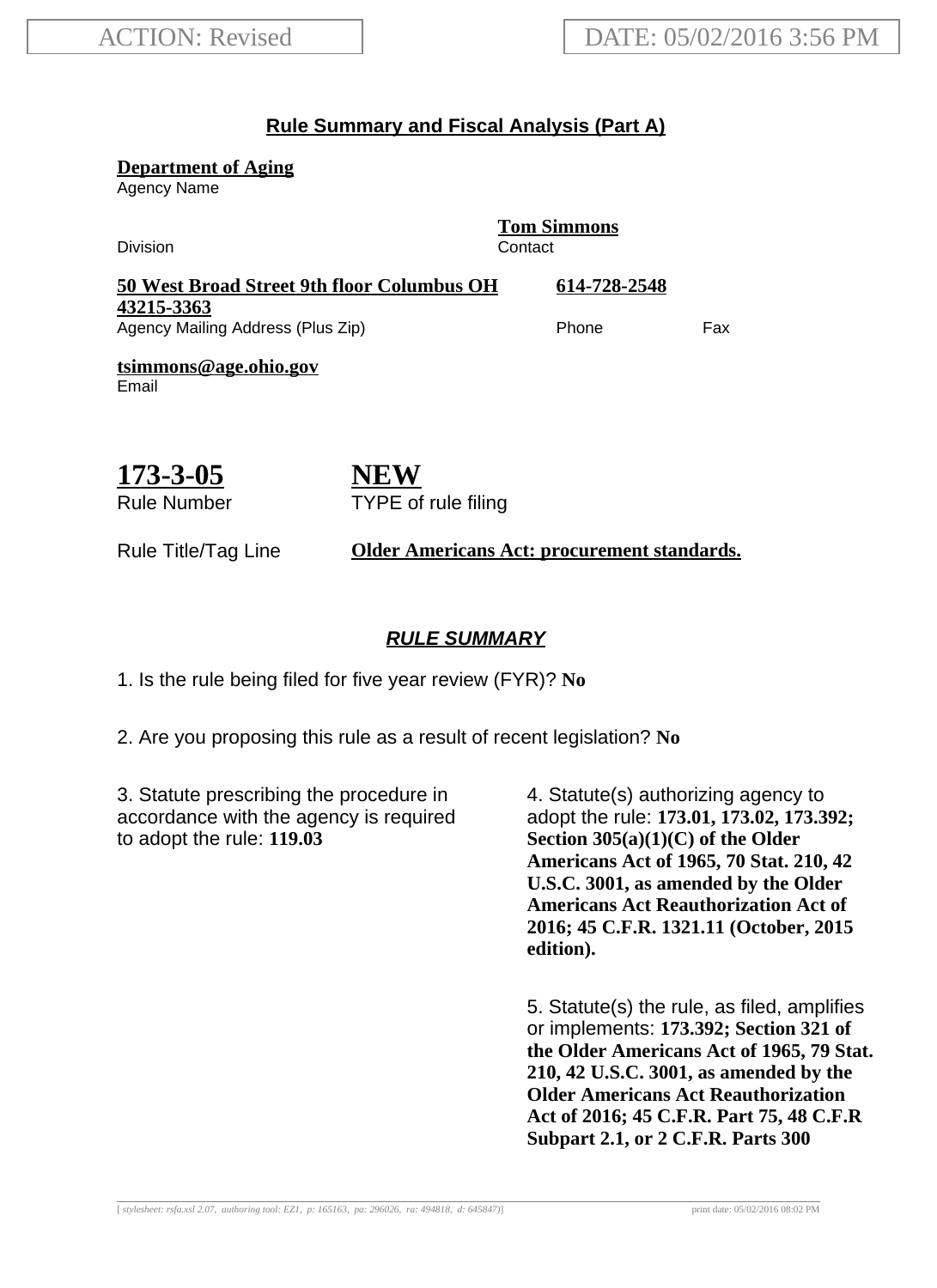### **(October, 2015 edition).**

6. State the reason(s) for proposing (i.e., why are you filing,) this rule:

This rule is part of a larger Older Americans Act rule project. ODA proposes to adopt this new rule to replace the current rule. For more information, please review the business impact analysis (BIA).

7. If the rule is an AMENDMENT, then summarize the changes and the content of the proposed rule; If the rule type is RESCISSION, NEW or NO CHANGE, then summarize the content of the rule:

This proposed new rule would establish requirements for AAAs when procuring for goods and services to be paid, in whole or in part, with Older Americans Act funds. It would replace the current rule.

8. If the rule incorporates a text or other material by reference and the agency claims the incorporation by reference is exempt from compliance with sections 121.71 to 121.74 of the Revised Code because the text or other material is **generally available** to persons who reasonably can be expected to be affected by the rule, provide an explanation of how the text or other material is generally available to those persons:

ODA did not electronically file 45 C.F.R. Part 75, 48 C.F.R Subpart 2.1, or 2 C.F.R. Parts 300 with the rule because the Code of Federal Regulations is readily available to the general public free of charge on http://www.ecfr.gov.

9. If the rule incorporates a text or other material by reference, and it was **infeasible** for the agency to file the text or other material electronically, provide an explanation of why filing the text or other material electronically was infeasible:

ODA did not electronically file 45 C.F.R. Part 75, 48 C.F.R Subpart 2.1, or 2 C.F.R. Parts 300 with the rule because the Code of Federal Regulations is readily available to the general public free of charge on http://www.ecfr.gov.

10. If the rule is being **rescinded** and incorporates a text or other material by reference, and it was **infeasible** for the agency to file the text or other material, provide an explanation of why filing the text or other material was infeasible:

*Not Applicable.*

11. If **revising** or **refiling** this rule, identify changes made from the previously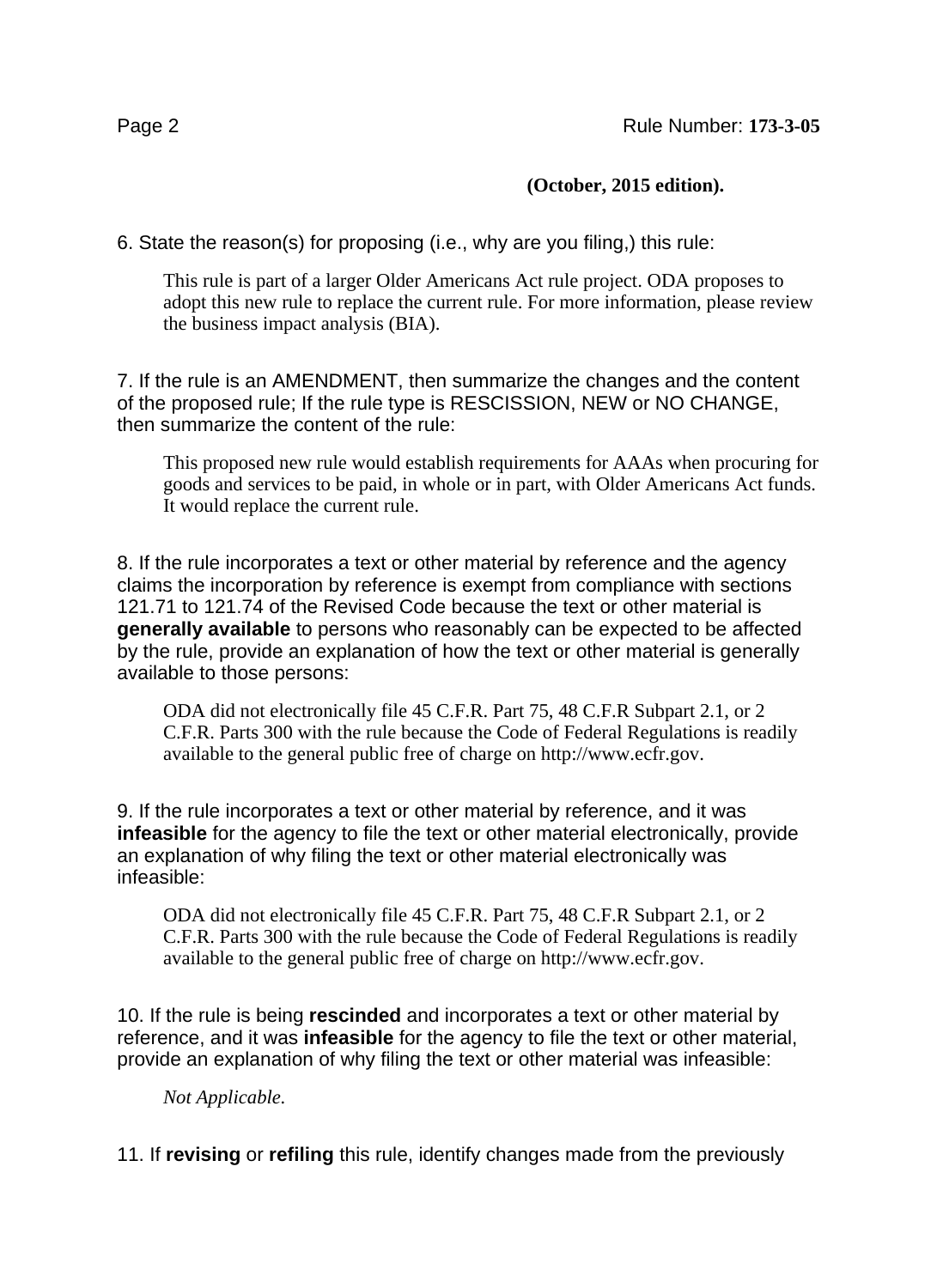filed version of this rule; if none, please state so. If applicable, indicate each specific paragraph of the rule that has been modified:

ODA made a revised filing of this rule to (1) update references to the Act in the "statutory authority" and "rule amplifies" sections after the rule text and (2) upload a revised memorandum of response to CSIO, and (3) public hearing notice for a public hearing on the same date and time and in the same location.

12. Five Year Review (FYR) Date:

(If the rule is not exempt and you answered NO to question No. 1, provide the scheduled review date. If you answered YES to No. 1, the review date for this rule is the filing date.)

NOTE: If the rule is not exempt at the time of final filing, two dates are required: the current review date plus a date not to exceed 5 years from the effective date for Amended rules or a date not to exceed 5 years from the review date for No Change rules.

# **FISCAL ANALYSIS**

13. Estimate the total amount by which this proposed rule would **increase / decrease** either **revenues / expenditures** for the agency during the current biennium (in dollars): Explain the net impact of the proposed changes to the budget of your agency/department.

This will have no impact on revenues or expenditures.

\$0.00

Adopting the proposed new rule to replace the current rule (which is simultaneously proposing to rescind) would not impact the biennial budget the Ohio General Assembly established for ODA.

14. Identify the appropriation (by line item etc.) that authorizes each expenditure necessitated by the proposed rule:

GRF-490-411 Senior Community Services.

3220-490-618 Federal Aging Grants.

3M40-490-612 Federal Independence Services.

15. Provide a summary of the estimated cost of compliance with the rule to all directly affected persons. When appropriate, please include the source for your